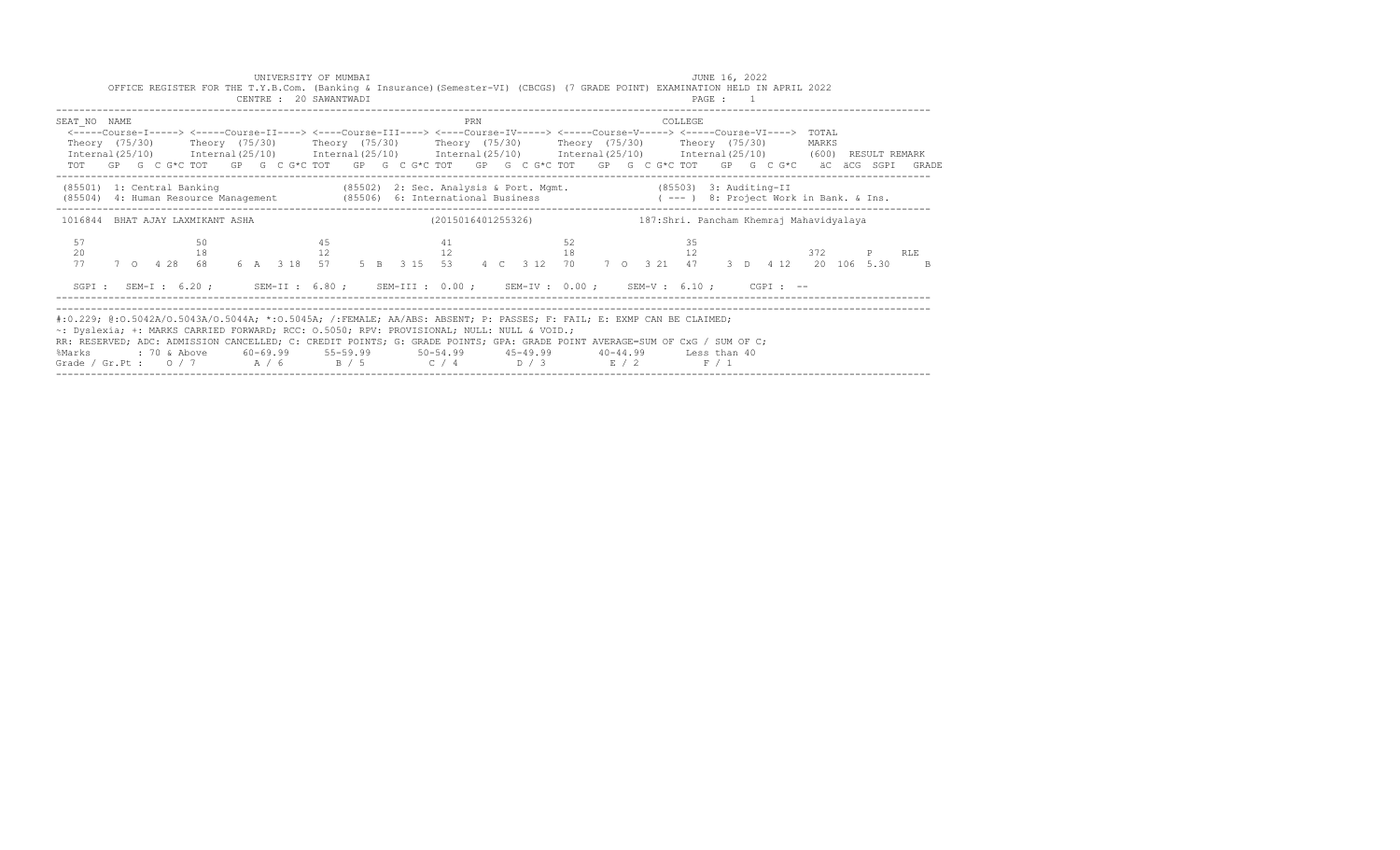| CENTRE : 7 VASAI                         | OFFICE REGISTER FOR THE T.Y.B.Com. (Banking & Insurance) (Semester-VI) (CBCGS) (7 GRADE POINT) EXAMINATION HELD IN APRIL 2022                                                                                                                                                                                                                                                                                                                                                          | PAGE : 2                                     |            |
|------------------------------------------|----------------------------------------------------------------------------------------------------------------------------------------------------------------------------------------------------------------------------------------------------------------------------------------------------------------------------------------------------------------------------------------------------------------------------------------------------------------------------------------|----------------------------------------------|------------|
| SEAT NO NAME                             | PRN<br><-----Course-I-----> <-----Course-II----> <----Course-III----> <----Course-IV-----> <----Course-V-----> <----Course-VI----> TOTAL<br>Theory (75/30)  Theory (75/30)  Theory (75/30)  Theory (75/30)  Theory (75/30)  Theory (75/30)<br>Internal (25/10) Internal (25/10) Internal (25/10) Internal (25/10) Internal (25/10) Internal (25/10) (600) RESULT REMARK<br>TOT GP G C G*C TOT GP G C G*C TOT GP G C G*C TOT GP G C G*C TOT GP G C G*C TOT GP G C G*C äC äCG SGPI GRADE | COLLEGE                                      | MARKS      |
| (85501) 1: Central Banking               | (85502) 2: Sec. Analysis & Port. Mgmt. (85503) 3: Auditing-II<br>(85504) 4: Human Resource Management (85505) 5: Turnaround Management (---) 8: Project Work in Bank. & Ins.                                                                                                                                                                                                                                                                                                           |                                              |            |
| 1017115 /RAJWADKAR ADITI ABHIJIT ASHWINI | (2015016400700865)                                                                                                                                                                                                                                                                                                                                                                                                                                                                     | 548:Vishnu Waman Thakur Charitable Trust's V |            |
| 62<br>48<br>15<br>20<br>77               | 57<br>63<br>41<br>21<br>7 0 4 28 6802 7 0 3 21 84 7 0 3 21 65 6 A 3 18 76 7 0 3 21 89 7 0 4 28 20 137 6 85                                                                                                                                                                                                                                                                                                                                                                             | 70<br>24 19 19 19                            | 45902<br>A |
|                                          | SGPI: SEM-I: 4.33; SEM-II: 4.17; SEM-III: 3.71; SEM-IV: 6.29; SEM-V: 5.10; CGPI: 5.08                                                                                                                                                                                                                                                                                                                                                                                                  |                                              | B.         |
| %Marks                                   | #:0.229; @:0.5042A/O.5043A/O.5044A; *:0.5045A; /:FEMALE; AA/ABS: ABSENT; P: PASSES; F: FAIL; E: EXMP CAN BE CLAIMED;<br>~: Dyslexia; +: MARKS CARRIED FORWARD; RCC: 0.5050; RPV: PROVISIONAL; NULL: NULL & VOID.;<br>RR: RESERVED; ADC: ADMISSION CANCELLED; C: CREDIT POINTS; G: GRADE POINTS; GPA: GRADE POINT AVERAGE=SUM OF CxG / SUM OF C;<br>Grade / Gr.Pt : $0/7$ $A/6$ $B/5$ $C/4$ $D/3$ $E/2$ $F/1$                                                                           |                                              |            |

UNIVERSITY OF MUMBAI **All and Separate Contract Contract Contract Contract Contract Contract Contract Contract Contract Contract Contract Contract Contract Contract Contract Contract Contract Contract Contract Contract Con**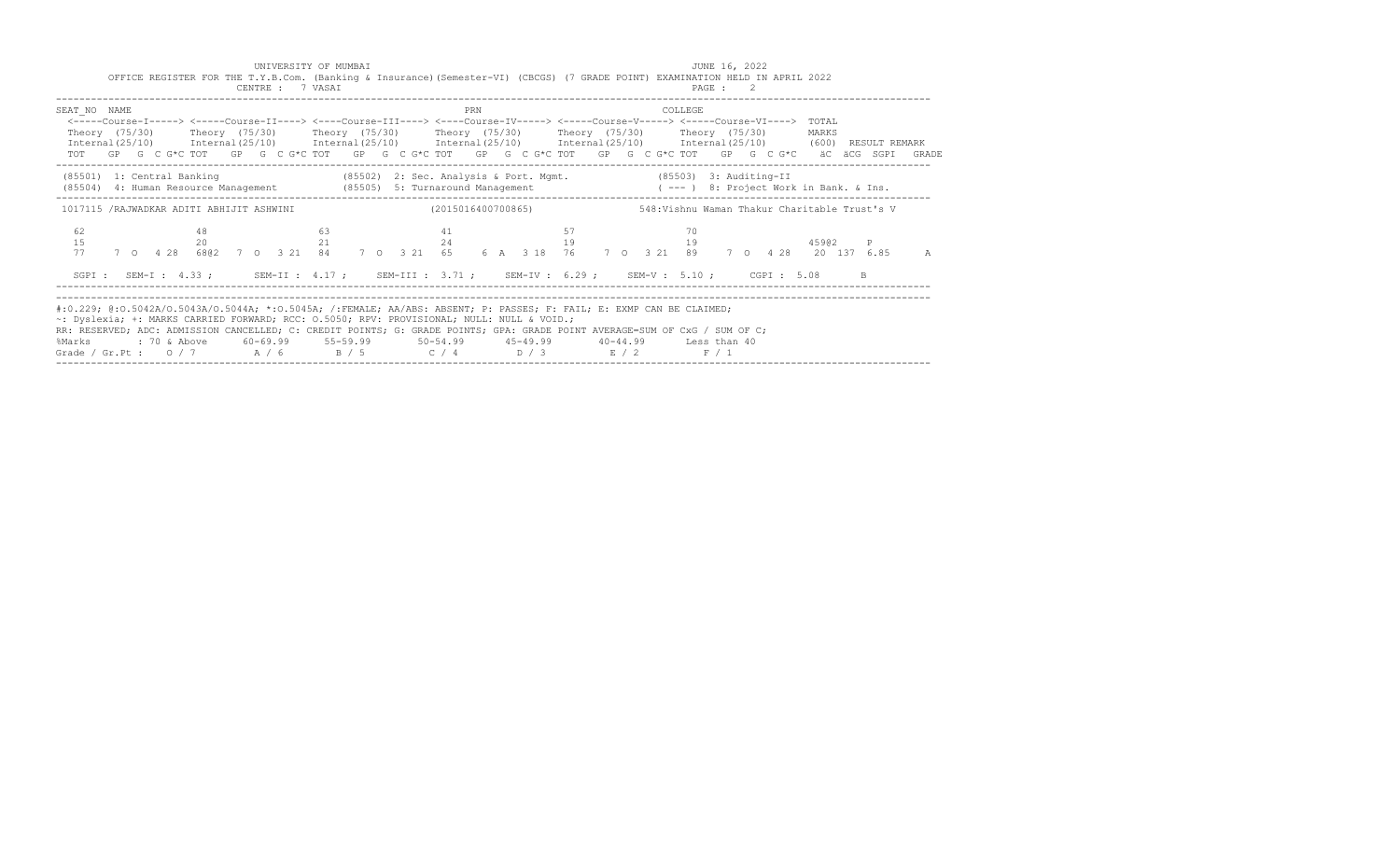|                                                                                                                                                                                                                                                                                                                                                                                                                                                                                                |  |          |  | UNIVERSITY OF MUMBAI<br>CENTRE : 2 DADAR |  | OFFICE REGISTER FOR THE T.Y.B.Com. (Banking & Insurance) (Semester-VI) (CBCGS) (7 GRADE POINT) EXAMINATION HELD IN APRIL 2022 |    |     |  |    |  |         | JUNE 16, 2022<br>PAGE : 3 |  |  |       |                                              |                                                                                                                                                                 |
|------------------------------------------------------------------------------------------------------------------------------------------------------------------------------------------------------------------------------------------------------------------------------------------------------------------------------------------------------------------------------------------------------------------------------------------------------------------------------------------------|--|----------|--|------------------------------------------|--|-------------------------------------------------------------------------------------------------------------------------------|----|-----|--|----|--|---------|---------------------------|--|--|-------|----------------------------------------------|-----------------------------------------------------------------------------------------------------------------------------------------------------------------|
| SEAT NO NAME<br><-----Course-I-----> <-----Course-II----> <----Course-III----> <----Course-IV-----> <----Course-V-----> <----Course-VI----> TOTAL<br>Theory (75/30)  Theory (75/30)  Theory (75/30)  Theory (75/30)  Theory (75/30)  Theory (75/30)<br>Internal(25/10) Internal(25/10) Internal(25/10) Internal(25/10) Internal(25/10) Internal(25/10) (600) RESULT REMARK                                                                                                                     |  |          |  |                                          |  |                                                                                                                               |    | PRN |  |    |  | COLLEGE |                           |  |  | MARKS |                                              | TOT GP G C G*C TOT GP G C G*C TOT GP G C G*C TOT GP G C G*C TOT GP G C G*C TOT GP G C G*C äC äCG SGPI GRADE                                                     |
| (85501) 1: Central Banking (85502) 2: Sec. Analysis & Port. Mgmt. (85504) 4: Human Resource Management<br>(85505) 5: Turnaround Management (85506) 6: International Business (--- ) 8: Project Work in Bank. & Ins.                                                                                                                                                                                                                                                                            |  |          |  |                                          |  |                                                                                                                               |    |     |  |    |  |         |                           |  |  |       |                                              |                                                                                                                                                                 |
| 1017547 /MHATRE ASHWINI SHRINIVAS RENUKA (2014016401517311)                                                                                                                                                                                                                                                                                                                                                                                                                                    |  |          |  |                                          |  |                                                                                                                               |    |     |  |    |  |         |                           |  |  |       | 45: People's Education Society, Dr. Ambedkar |                                                                                                                                                                 |
| 50<br>16<br>66                                                                                                                                                                                                                                                                                                                                                                                                                                                                                 |  | 32<br>18 |  | 18                                       |  | $36$ $47$ 51                                                                                                                  | 18 |     |  | 18 |  | 65      | 22                        |  |  |       | 391 P RLE                                    | 6 A    4    4    4    4    C    3    12    54    4    C    3    12    65    6    A    318    69    6    A    318    87    7    0   428   20    112    5.60    B |
| #:0.229; @:0.5042A/O.5043A/O.5044A; *:0.5045A; /:FEMALE; AA/ABS: ABSENT; P: PASSES; F: FAIL; E: EXMP CAN BE CLAIMED;<br>~: Dyslexia; +: MARKS CARRIED FORWARD; RCC: 0.5050; RPV: PROVISIONAL; NULL: NULL & VOID.;<br>RR: RESERVED; ADC: ADMISSION CANCELLED; C: CREDIT POINTS; G: GRADE POINTS; GPA: GRADE POINT AVERAGE=SUM OF CxG / SUM OF C;<br>%Marks : 70 & Above 60-69.99 55-59.99 50-54.99 45-49.99 40-44.99 Less than 40<br>Grade / Gr. Pt : $0/7$ A / 6 B / 5 C / 4 D / 3 E / 2 F / 1 |  |          |  |                                          |  | SGPI: SEM-I: 4.90; SEM-II: 6.00; SEM-III: 0.00; SEM-IV: 0.00; SEM-V: 4.55; CGPI: --                                           |    |     |  |    |  |         |                           |  |  |       |                                              |                                                                                                                                                                 |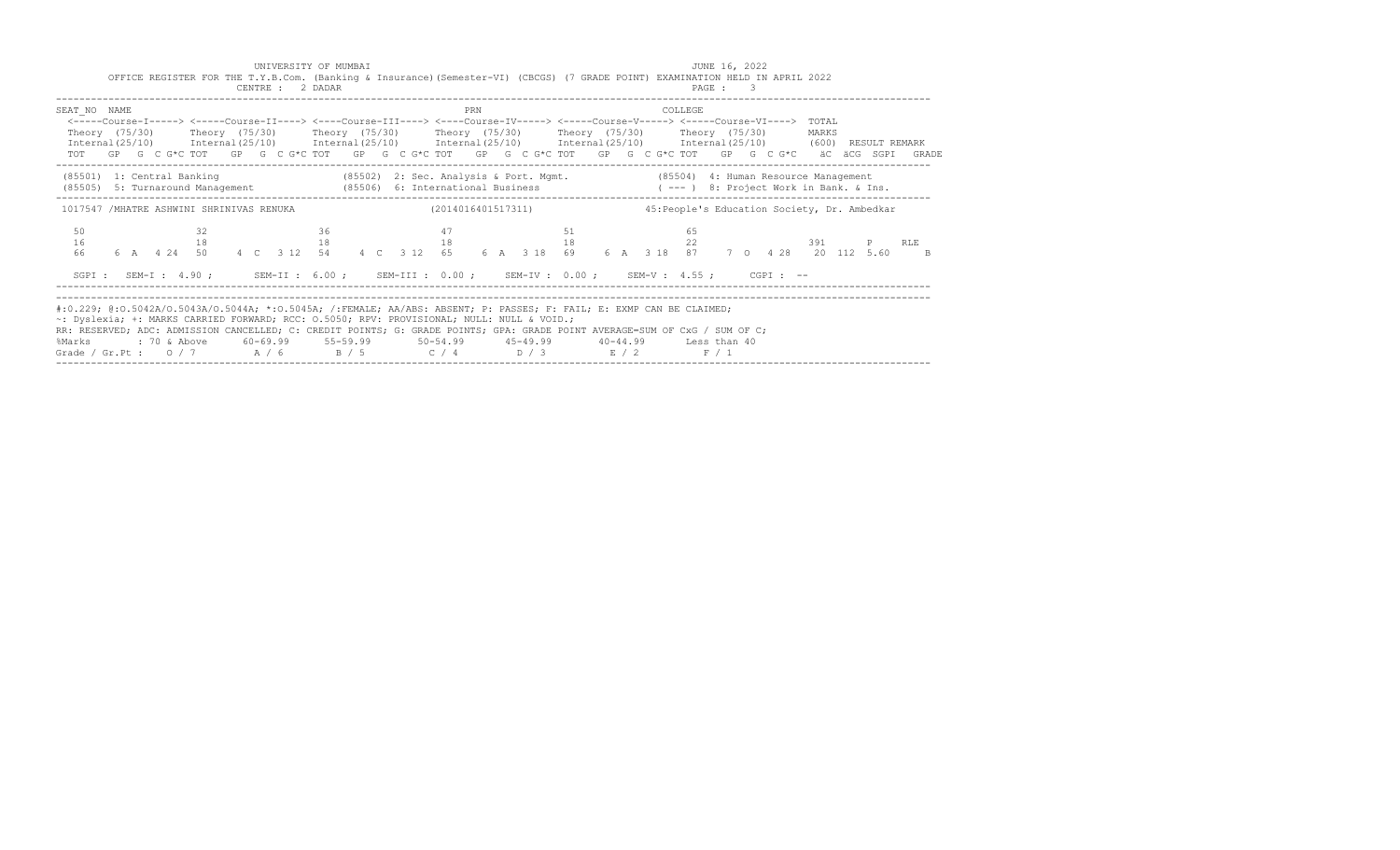|                                                                                                                                                                                                                                                                                                                                                                                                                                                                                               | OFFICE REGISTER FOR THE T.Y.B.Com. (Banking & Insurance) (Semester-VI) (CBCGS) (7 GRADE POINT) EXAMINATION HELD IN APRIL 2022 |          | CENTRE : 97 BORIVALI   |    |  |    |     |    |                    |  |         | PAGE : 4 |  |                                              |           |                |
|-----------------------------------------------------------------------------------------------------------------------------------------------------------------------------------------------------------------------------------------------------------------------------------------------------------------------------------------------------------------------------------------------------------------------------------------------------------------------------------------------|-------------------------------------------------------------------------------------------------------------------------------|----------|------------------------|----|--|----|-----|----|--------------------|--|---------|----------|--|----------------------------------------------|-----------|----------------|
| SEAT NO NAME<br><----Course-I-----> <----Course-II----> <----Course-III----> <----Course-IV-----> <----Course-V-----> <----Course-VI----> TOTAL<br>Theory (75/30)  Theory (75/30)  Theory (75/30)  Theory (75/30)  Theory (75/30)  Theory (75/30)<br>Internal (25/10) Internal (25/10) Internal (25/10) Internal (25/10) Internal (25/10) Internal (25/10) (600) RESULT REMARK<br>TOT GP G C G*C TOT GP G C G*C TOT GP G C G*C TOT GP G C G*C TOT GP G C G*C TOT GP G C G*C aC aCG SGPI GRADE |                                                                                                                               |          |                        |    |  |    | PRN |    |                    |  | COLLEGE |          |  | MARKS                                        |           |                |
| (85501) 1: Central Banking<br>(85505) 5: Turnaround Management (85506) 6: International Business (---) 8: Project Work in Bank. & Ins.                                                                                                                                                                                                                                                                                                                                                        |                                                                                                                               |          | (85503) 3: Auditing-II |    |  |    |     |    |                    |  |         |          |  | (85504) 4: Human Resource Management         |           |                |
| 1018381 /RAI PRAJKTA UMESH SUHASINI                                                                                                                                                                                                                                                                                                                                                                                                                                                           |                                                                                                                               |          |                        |    |  |    |     |    | (2014016401712513) |  |         |          |  | 406:The Borivli Education Society's Matushri |           |                |
| 59<br>20<br>79                                                                                                                                                                                                                                                                                                                                                                                                                                                                                | 7 0 4 28 60 6 A 3 18 51 4 C 3 12 76 7 0 3 21 64 6 A 3 18 66 6 A 4 24 20 121 6.05                                              | 44<br>16 | 19                     | 32 |  | 59 |     | 45 | 17 19 16           |  | 50      |          |  |                                              | 396 P RLE | $\overline{A}$ |
| SGPI: SEM-I: 0.00; SEM-II: 3.17; SEM-III: 0.00; SEM-IV: 6.80; SEM-V: 4.95; CGPI: --                                                                                                                                                                                                                                                                                                                                                                                                           |                                                                                                                               |          |                        |    |  |    |     |    |                    |  |         |          |  |                                              |           |                |
| #:0.229; @:0.5042A/O.5043A/O.5044A; *:0.5045A; /:FEMALE; AA/ABS: ABSENT; P: PASSES; F: FAIL; E: EXMP CAN BE CLAIMED;<br>~: Dyslexia; +: MARKS CARRIED FORWARD; RCC: 0.5050; RPV: PROVISIONAL; NULL: NULL & VOID.;<br>RR: RESERVED; ADC: ADMISSION CANCELLED; C: CREDIT POINTS; G: GRADE POINTS; GPA: GRADE POINT AVERAGE=SUM OF CxG / SUM OF C;<br>%Marks : 70 & Above 60-69.99 55-59.99 50-54.99 45-49.99 40-44.99 Less than 40<br>Grade / Gr.Pt: $0/7$ $A/6$ $B/5$ $C/4$ $D/3$ $E/2$ $F/1$  |                                                                                                                               |          |                        |    |  |    |     |    |                    |  |         |          |  |                                              |           |                |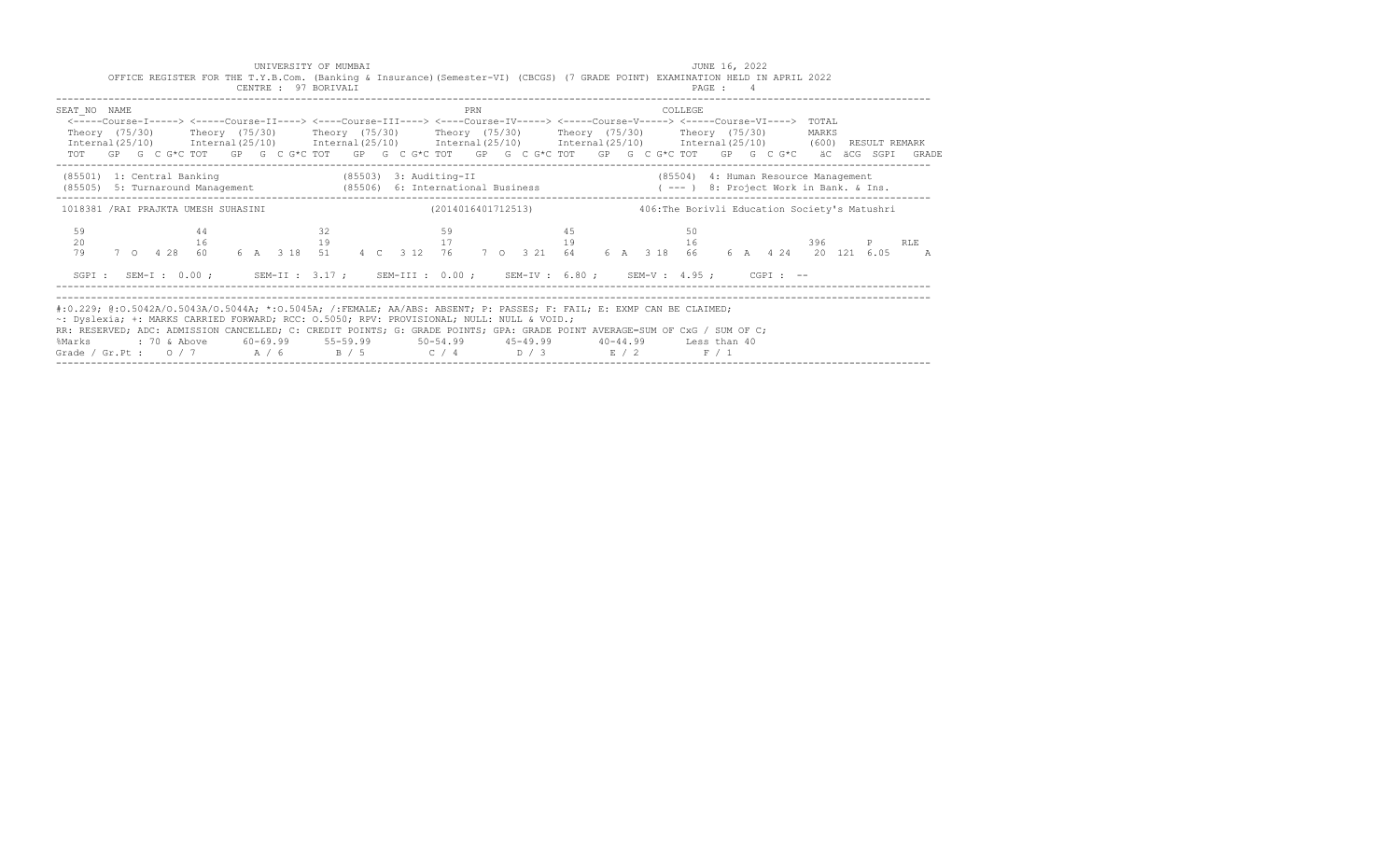| CENTRE : 3 ANDHERI          | OFFICE REGISTER FOR THE T.Y.B.Com. (Banking & Insurance) (Semester-VI) (CBCGS) (7 GRADE POINT) EXAMINATION HELD IN APRIL 2022                                                                                                                                                                                                                                                                                                                                                                 | PAGE : 5         |
|-----------------------------|-----------------------------------------------------------------------------------------------------------------------------------------------------------------------------------------------------------------------------------------------------------------------------------------------------------------------------------------------------------------------------------------------------------------------------------------------------------------------------------------------|------------------|
| SEAT NO NAME                | PRN<br><-----Course-I-----> <-----Course-II----> <----Course-III----> <----Course-IV-----> <----Course-V-----> <----Course-VI----> TOTAL<br>Theory (75/30)  Theory (75/30)  Theory (75/30)  Theory (75/30)  Theory (75/30)  Theory (75/30)<br>Internal (25/10) Internal (25/10) Internal (25/10) Internal (25/10) Internal (25/10) Internal (25/10) (600) RESULT REMARK<br>TOT GP G C G*C TOT GP G C G*C TOT GP G C G*C TOT GP G C G*C TOT GP G C G*C TOT GP G C G*C äC äCG SGPI GRADE        | COLLEGE<br>MARKS |
| (85501) 1: Central Banking  | (85502) 2: Sec. Analysis & Port. Mgmt. (85503) 3: Auditing-II<br>(85504) 4: Human Resource Management (85506) 6: International Business (---) 8: Project Work in Bank. & Ins.                                                                                                                                                                                                                                                                                                                 |                  |
|                             | 1019021 /ADHIKARI NISHA LOKNATH KALPANA (2015016400448417) 419:B.L. Amlani College of Commerce & Econo                                                                                                                                                                                                                                                                                                                                                                                        |                  |
| 71<br>-54<br>20<br>18<br>91 | 57<br>54<br>54<br>18 19 19 18 20 474 P<br>7 0 4 28 72 7 0 3 21 72 7 0 3 21 76 7 0 3 21 72 7 0 3 21 91 7 0 4 28 20 140 7.00                                                                                                                                                                                                                                                                                                                                                                    | 71<br>$\Omega$   |
|                             | SGPI: SEM-I: 5.17; SEM-II: 5.33; SEM-III: 7.00; SEM-IV: 7.00; SEM-V: 5.60; CGPI: 6.18 A                                                                                                                                                                                                                                                                                                                                                                                                       |                  |
|                             | #:0.229; @:0.5042A/0.5043A/0.5044A; *:0.5045A; /:FEMALE; AA/ABS: ABSENT; P: PASSES; F: FAIL; E: EXMP CAN BE CLAIMED;<br>~: Dyslexia; +: MARKS CARRIED FORWARD; RCC: 0.5050; RPV: PROVISIONAL; NULL: NULL & VOID.;<br>RR: RESERVED; ADC: ADMISSION CANCELLED; C: CREDIT POINTS; G: GRADE POINTS; GPA: GRADE POINT AVERAGE=SUM OF CxG / SUM OF C;<br>%Marks : 70 & Above 60-69.99 55-59.99 50-54.99 45-49.99 40-44.99 Less than 40<br>Grade / Gr.Pt : $0/7$ $A/6$ $B/5$ $C/4$ $D/3$ $E/2$ $F/1$ |                  |

UNIVERSITY OF MUMBAI **All and Separate Contract Contract Contract Contract Contract Contract Contract Contract Contract Contract Contract Contract Contract Contract Contract Contract Contract Contract Contract Contract Con**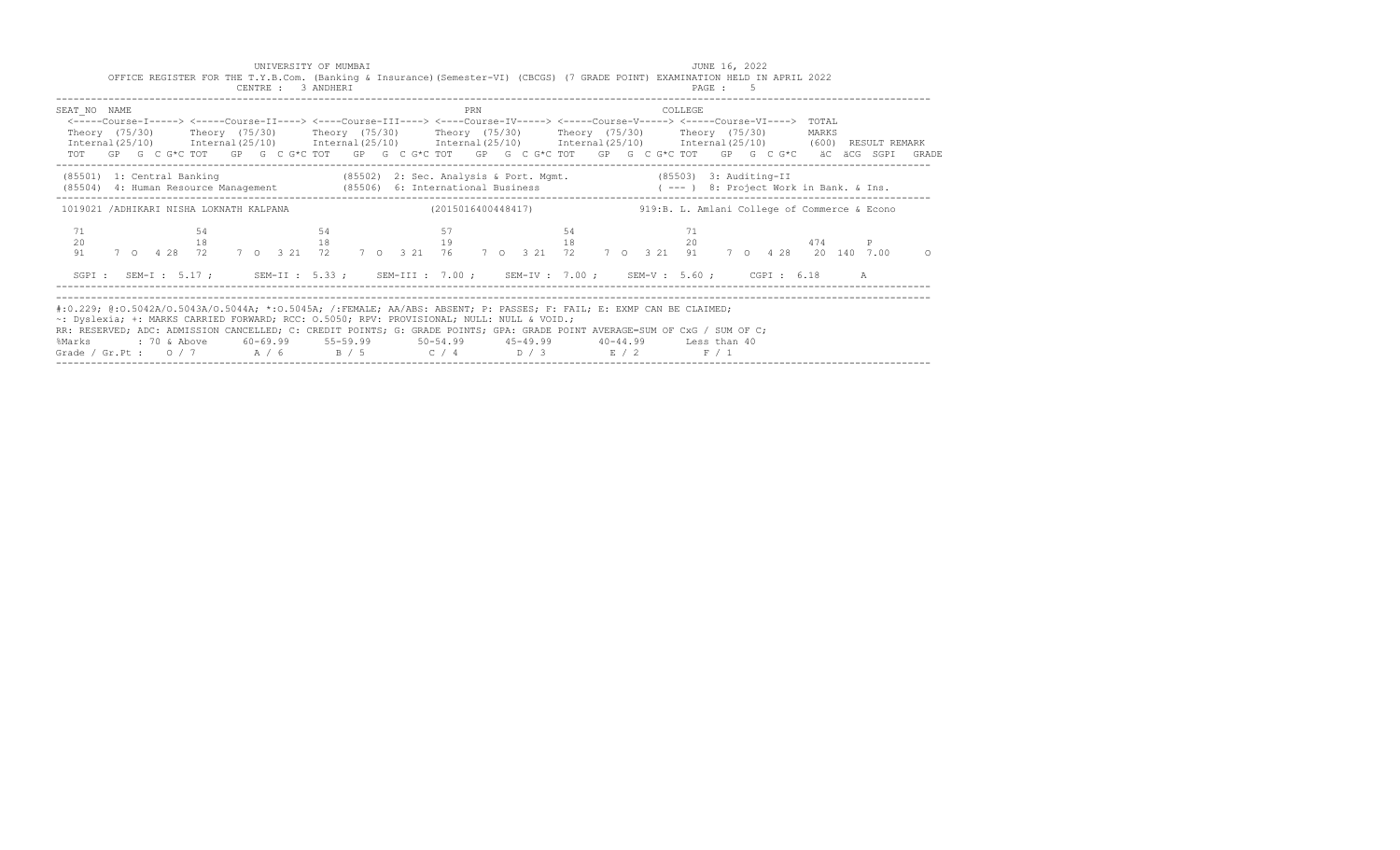|                                                                                                                                                                                                                                                                                                                                                                                                                        |  |  |                               |    |  | CENTRE : 5 THANE |  |  | OFFICE REGISTER FOR THE T.Y.B.Com. (Banking & Insurance) (Semester-VI) (CBCGS) (7 GRADE POINT) EXAMINATION HELD IN APRIL 2022                                                                                                                    |     |  |       |  |  |                |    | PAGE : 6 |  |  |     |              |     |  |
|------------------------------------------------------------------------------------------------------------------------------------------------------------------------------------------------------------------------------------------------------------------------------------------------------------------------------------------------------------------------------------------------------------------------|--|--|-------------------------------|----|--|------------------|--|--|--------------------------------------------------------------------------------------------------------------------------------------------------------------------------------------------------------------------------------------------------|-----|--|-------|--|--|----------------|----|----------|--|--|-----|--------------|-----|--|
| SEAT NO NAME<br>Theory (75/30) Theory (75/30) Theory (75/30) Theory (75/30) Theory (75/30) Theory (75/30) MARKS<br>Internal(25/10) Internal(25/10) Internal(25/10) Internal(25/10) Internal(25/10) Internal(25/10) (600)RESULTREMARK                                                                                                                                                                                   |  |  |                               |    |  |                  |  |  | <-----Course-I-----> <-----Course-II----> <----Course-III----> <----Course-IV-----> <----Course-V-----> <----Course-VI----> TOTAL<br>TOT GP G C G*C TOT GP G C G*C TOT GP G C G*C TOT GP G C G*C TOT GP G C G*C TOT GP G C G*C äC äCG SGPI GRADE | PRN |  |       |  |  | <b>COLLEGE</b> |    |          |  |  |     |              |     |  |
| (85501) 1: Central Banking (85502) 2: Sec. Analysis & Port. Mgmt. (85504) 4: Human Resource Management (85506) 6: International Business (85507) 7: Marketing in Bank. & Ins. ( --- ) 8: Project Work in Bank. & Ins.                                                                                                                                                                                                  |  |  |                               |    |  |                  |  |  |                                                                                                                                                                                                                                                  |     |  |       |  |  |                |    |          |  |  |     |              |     |  |
| 1019672 /VISHWAKARMA ANJALI HARILAL MEENA (2015016400998225) 309:Sheth T. J. Education Society's Sheth Na                                                                                                                                                                                                                                                                                                              |  |  |                               |    |  |                  |  |  |                                                                                                                                                                                                                                                  |     |  |       |  |  |                |    |          |  |  |     |              |     |  |
| $30+$<br>$13+$<br>43                                                                                                                                                                                                                                                                                                                                                                                                   |  |  |                               |    |  |                  |  |  | $30$ $35$ $31+$ $39+$ $35+$<br>$12+$ $15+$<br>2 E 4 8 42 2 E 3 6 46 3 D 3 9 41 2 E 3 6 51 4 C 3 12 50 4 C 4 16 20 57 2.85<br>SGPI: SEM-I: 2.83; SEM-II: 3.00; SEM-III: 2.29; SEM-IV: 2.29; SEM-V: 2.35; CGPI: 2.60                               |     |  | $39+$ |  |  |                |    |          |  |  | 273 | $\mathbb{P}$ |     |  |
| (85501) 1: Central Banking (85502) 2: Sec. Analysis & Port. Mgmt. (85503) 3: Auditing-II                                                                                                                                                                                                                                                                                                                               |  |  |                               |    |  |                  |  |  |                                                                                                                                                                                                                                                  |     |  |       |  |  |                |    |          |  |  |     |              |     |  |
| 1019932 /KASHYAP ANJALI AJAY ANITA (2015016401550077) 958: Karmaveer Bhaurao Patil Degree College o                                                                                                                                                                                                                                                                                                                    |  |  |                               |    |  |                  |  |  |                                                                                                                                                                                                                                                  |     |  |       |  |  |                |    |          |  |  |     |              |     |  |
| 62<br>10<br>72                                                                                                                                                                                                                                                                                                                                                                                                         |  |  | 47<br>7 0 4 28 57 5 B 3 15 67 | 10 |  |                  |  |  | $57$ 57<br>$10 \qquad \qquad 10 \qquad \qquad 10 \qquad \qquad 14$<br>6 A 3 18 69 6 A 3 18 70 7 0 3 21 54 4 C 4 16 20 116 5.80 B                                                                                                                 |     |  | 60    |  |  |                | 40 |          |  |  |     |              | RLE |  |
|                                                                                                                                                                                                                                                                                                                                                                                                                        |  |  |                               |    |  |                  |  |  | SGPI: SEM-I: 5.00; SEM-II: 3.83; SEM-III: 0.00; SEM-IV: 0.00; SEM-V: 6.45; CGPI: --                                                                                                                                                              |     |  |       |  |  |                |    |          |  |  |     |              |     |  |
| #:0.229; @:0.5042A/0.5043A/0.5044A; *:0.5045A; /:FEMALE; AA/ABS: ABSENT; P: PASSES; F: FAIL; E: EXMP CAN BE CLAIMED;<br>~: Dyslexia; +: MARKS CARRIED FORWARD; RCC: 0.5050; RPV: PROVISIONAL; NULL: NULL & VOID.;<br>RR: RESERVED; ADC: ADMISSION CANCELLED; C: CREDIT POINTS; G: GRADE POINTS; GPA: GRADE POINT AVERAGE=SUM OF CxG / SUM OF C;<br>%Marks<br>Grade / Gr.Pt : $0/7$ $A/6$ $B/5$ $C/4$ $D/3$ $E/2$ $F/1$ |  |  |                               |    |  |                  |  |  | : 70 & Above 60-69.99 55-59.99 50-54.99 45-49.99 40-44.99 Less than 40                                                                                                                                                                           |     |  |       |  |  |                |    |          |  |  |     |              |     |  |

------------------------------------------------------------------------------------------------------------------------------------------------------

UNIVERSITY OF MUMBAI AND SERVICE SERVICES AND THE SERVICES OF SUMMER 16, 2022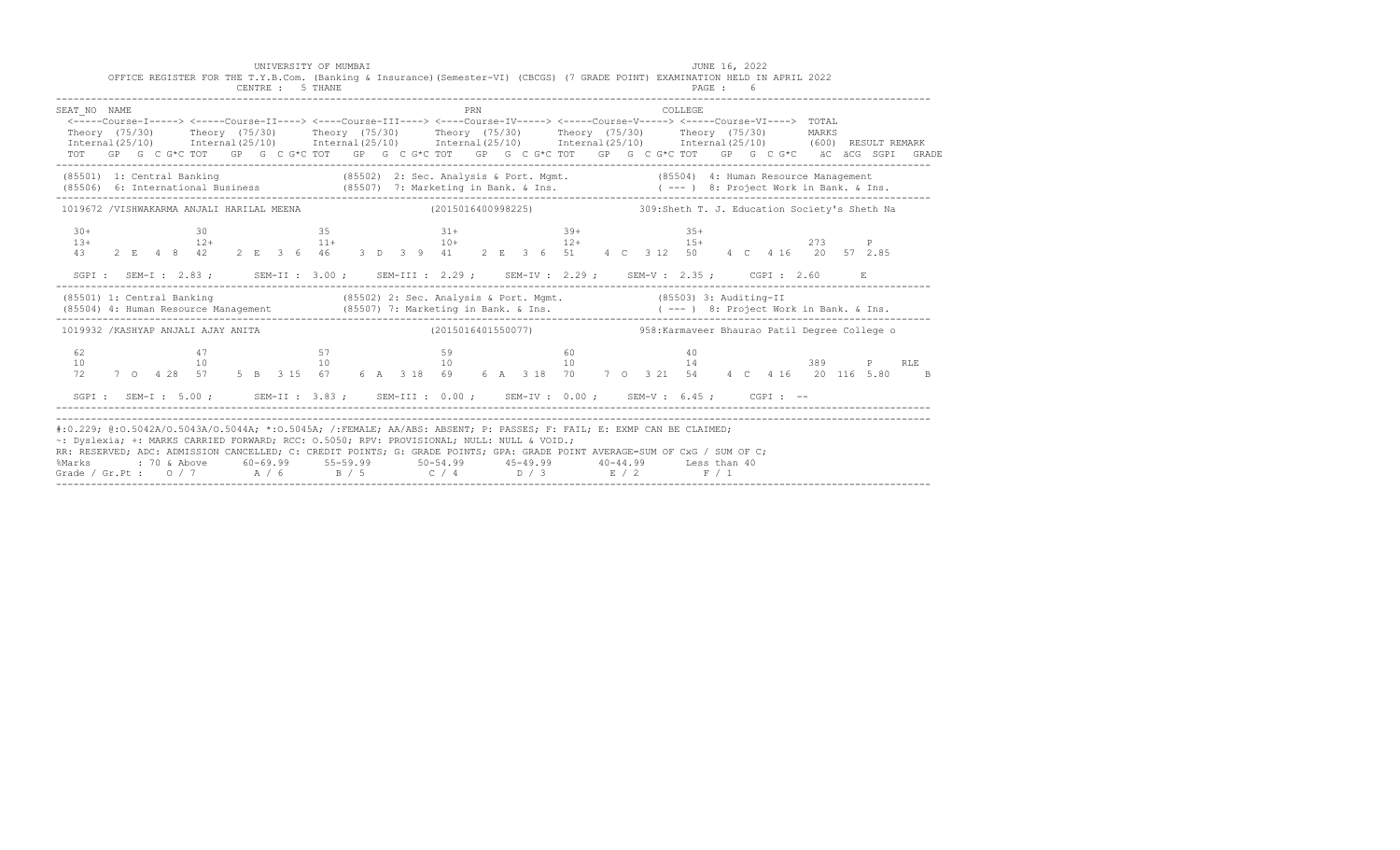|                                                                                                                                                                                                                                                                                                                                                                                                                                                                                              |  |    |  | CENTRE : 18 BHIWANDI |    |  |    | OFFICE REGISTER FOR THE T.Y.B.Com. (Banking & Insurance) (Semester-VI) (CBCGS) (7 GRADE POINT) EXAMINATION HELD IN APRIL 2022 |     |  |    |  |  |         | PAGE: 7 |  |       |                                              |                                                                                                             |
|----------------------------------------------------------------------------------------------------------------------------------------------------------------------------------------------------------------------------------------------------------------------------------------------------------------------------------------------------------------------------------------------------------------------------------------------------------------------------------------------|--|----|--|----------------------|----|--|----|-------------------------------------------------------------------------------------------------------------------------------|-----|--|----|--|--|---------|---------|--|-------|----------------------------------------------|-------------------------------------------------------------------------------------------------------------|
| SEAT NO NAME<br><----Course-I-----> <----Course-II----> <----Course-III----> <----Course-IV-----> <----Course-V-----> <----Course-VI----> TOTAL<br>Theory (75/30)  Theory (75/30)  Theory (75/30)  Theory (75/30)  Theory (75/30)  Theory (75/30)<br>Internal (25/10) Internal (25/10) Internal (25/10) Internal (25/10) Internal (25/10) Internal (25/10) (600) RESULT REMARK                                                                                                               |  |    |  |                      |    |  |    |                                                                                                                               | PRN |  |    |  |  | COLLEGE |         |  | MARKS |                                              | TOT GP G C G*C TOT GP G C G*C TOT GP G C G*C TOT GP G C G*C TOT GP G C G*C TOT GP G C G*C äC äCG SGPI GRADE |
| (85501) 1: Central Banking (85502) 2: Sec. Analysis & Port. Mgmt. (85503) 3: Auditing-II<br>(85504) 4: Human Resource Management (85505) 5: Turnaround Management (---) 8: Project Work in Bank. & Ins.                                                                                                                                                                                                                                                                                      |  |    |  |                      |    |  |    |                                                                                                                               |     |  |    |  |  |         |         |  |       |                                              |                                                                                                             |
| 1020282 RAPELLI AMBARNATH PENTAIAH SUJATHA (2013016401310942)                                                                                                                                                                                                                                                                                                                                                                                                                                |  |    |  |                      |    |  |    |                                                                                                                               |     |  |    |  |  |         |         |  |       | 22: Bhiwandi Nizampur Nagarpalika Arts, Scie |                                                                                                             |
| 53<br>16<br>69                                                                                                                                                                                                                                                                                                                                                                                                                                                                               |  | 50 |  | 11 16                | 54 |  | 53 | $17$ and $16$ and $18$                                                                                                        |     |  | 48 |  |  | 56      |         |  |       | 408 P RLE                                    | 6 A 4 24 61 6 A 3 18 70 7 0 3 21 70 7 0 3 21 64 6 A 3 18 74 7 0 4 28 20 130 6.50 A                          |
|                                                                                                                                                                                                                                                                                                                                                                                                                                                                                              |  |    |  |                      |    |  |    | SGPI: SEM-I: 2.83; SEM-II: 0.00; SEM-III: 4.57; SEM-IV: 4.00; SEM-V: 6.50; CGPI: --                                           |     |  |    |  |  |         |         |  |       |                                              |                                                                                                             |
| #:0.229; @:0.5042A/O.5043A/O.5044A; *:0.5045A; /:FEMALE; AA/ABS: ABSENT; P: PASSES; F: FAIL; E: EXMP CAN BE CLAIMED;<br>~: Dyslexia; +: MARKS CARRIED FORWARD; RCC: 0.5050; RPV: PROVISIONAL; NULL: NULL & VOID.;<br>RR: RESERVED; ADC: ADMISSION CANCELLED; C: CREDIT POINTS; G: GRADE POINTS; GPA: GRADE POINT AVERAGE=SUM OF CxG / SUM OF C;<br>%Marks : 70 & Above 60-69.99 55-59.99 50-54.99 45-49.99 40-44.99 Less than 40<br>Grade / Gr.Pt: $0/7$ $A/6$ $B/5$ $C/4$ $D/3$ $E/2$ $F/1$ |  |    |  |                      |    |  |    |                                                                                                                               |     |  |    |  |  |         |         |  |       |                                              |                                                                                                             |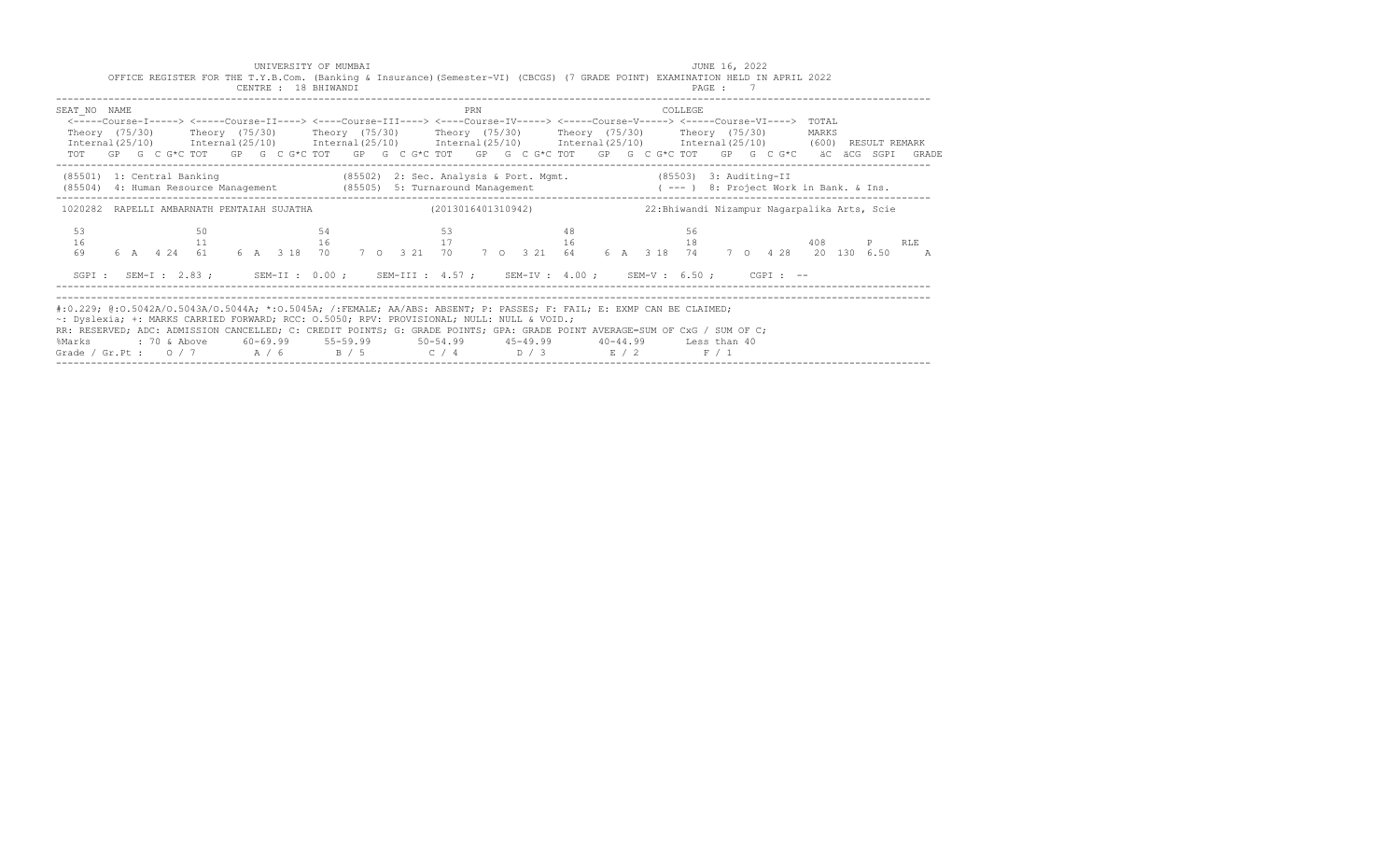| CENTRE : 7 VASAI                 | OFFICE REGISTER FOR THE T.Y.B.Com. (Banking & Insurance) (Semester-VI) (CBCGS) (7 GRADE POINT) EXAMINATION HELD IN APRIL 2022                                                                                                                                                                                                                                                                                | PAGE : 8                                                                                                                                                                                                                                                     |    |
|----------------------------------|--------------------------------------------------------------------------------------------------------------------------------------------------------------------------------------------------------------------------------------------------------------------------------------------------------------------------------------------------------------------------------------------------------------|--------------------------------------------------------------------------------------------------------------------------------------------------------------------------------------------------------------------------------------------------------------|----|
| SEAT NO NAME                     | PRN<br><-----Course-I-----> <-----Course-II----> <----Course-III----> <----Course-IV-----> <----Course-V-----> <----Course-VI----> TOTAL<br>Theory (75/30)  Theory (75/30)  Theory (75/30)  Theory (75/30)  Theory (75/30)  Theory (75/30)                                                                                                                                                                   | COLLEGE<br>MARKS<br>Internal (25/10) Internal (25/10) Internal (25/10) Internal (25/10) Internal (25/10) Internal (25/10) (600) RESULT REMARK<br>TOT GP G C G*C TOT GP G C G*C TOT GP G C G*C TOT GP G C G*C TOT GP G C G*C TOT GP G C G*C äC äCG SGPI GRADE |    |
|                                  |                                                                                                                                                                                                                                                                                                                                                                                                              | (85501) 1: Central Banking (85502) 2: Sec. Analysis & Port. Mgmt. (85503) 3: Auditing-II<br>(85504) 4: Human Resource Management (85505) 5: Turnaround Management (--- ) 8: Project Work in Bank. & Ins.                                                     |    |
|                                  | 1020536 VISHWAKARMA RUPESH PREMKUMAR CHAYA (2014016401266547)                                                                                                                                                                                                                                                                                                                                                | 893: Pragat Samajik Shikshan Society Dr. Baba                                                                                                                                                                                                                |    |
| 56<br>$30+$<br>55<br>$20+$<br>76 | $30+$<br>$30+$<br>$20+$ $19+$ $20+$ $20+$ $20+$ $20+$ $25+$                                                                                                                                                                                                                                                                                                                                                  | $70+$<br>7 0 4 28 75 7 0 3 21 49 3 D 3 9 50 4 C 3 12 50 4 C 3 12 95 7 0 4 28 20 110 5.50                                                                                                                                                                     | B. |
|                                  | SGPI: SEM-I: 3.67; SEM-II: 3.33; SEM-III: 3.57; SEM-IV: 2.57; SEM-V: 4.90; CGPI: 3.92                                                                                                                                                                                                                                                                                                                        | D.                                                                                                                                                                                                                                                           |    |
| %Marks                           | #:0.229; @:0.5042A/0.5043A/0.5044A; *:0.5045A; /:FEMALE; AA/ABS: ABSENT; P: PASSES; F: FAIL; E: EXMP CAN BE CLAIMED;<br>~: Dyslexia; +: MARKS CARRIED FORWARD; RCC: 0.5050; RPV: PROVISIONAL; NULL: NULL & VOID.;<br>RR: RESERVED; ADC: ADMISSION CANCELLED; C: CREDIT POINTS; G: GRADE POINTS; GPA: GRADE POINT AVERAGE=SUM OF CxG / SUM OF C;<br>Grade / Gr.Pt : $0/7$ $A/6$ $B/5$ $C/4$ $D/3$ $E/2$ $F/1$ |                                                                                                                                                                                                                                                              |    |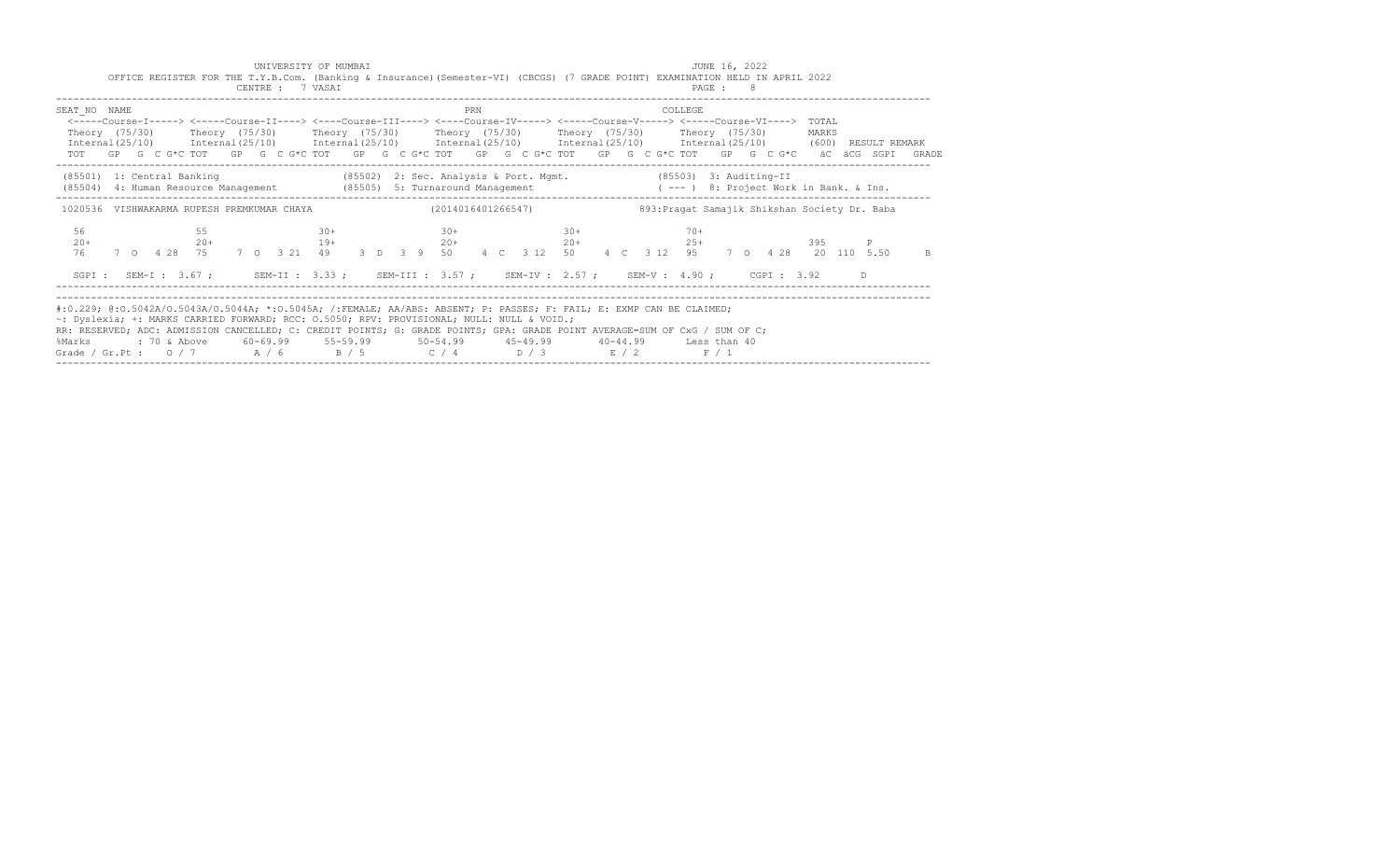|                | OFFICE REGISTER FOR THE T.Y.B.Com. (Banking & Insurance) (Semester-VI) (CBCGS) (7 GRADE POINT) EXAMINATION HELD IN APRIL 2022                                                                                                                                                                                                                                                                                                                                             |              | CENTRE : 36 KARJAT |          |  |          |     |    |    |  |          | PAGE: 9 |  |                                         |       |  |
|----------------|---------------------------------------------------------------------------------------------------------------------------------------------------------------------------------------------------------------------------------------------------------------------------------------------------------------------------------------------------------------------------------------------------------------------------------------------------------------------------|--------------|--------------------|----------|--|----------|-----|----|----|--|----------|---------|--|-----------------------------------------|-------|--|
| SEAT NO NAME   | <-----Course-I-----> <-----Course-II----> <----Course-III----> <----Course-IV-----> <----Course-V-----> <----Course-VI----> TOTAL<br>Theory (75/30)  Theory (75/30)  Theory (75/30)  Theory (75/30)  Theory (75/30)  Theory (75/30)<br>Internal(25/10) Internal(25/10) Internal(25/10) Internal(25/10) Internal(25/10) Internal(25/10) (600) RESULT REMARK<br>TOT GP G C G*C TOT GP G C G*C TOT GP G C G*C TOT GP G C G*C TOT GP G C G*C TOT GP G C G*C äC äCG SGPI GRADE |              |                    |          |  |          | PRN |    |    |  | COLLEGE  |         |  | MARKS                                   |       |  |
|                | (85501) 1: Central Banking (85503) 3: Auditing-II (85504) 4: Human Resource Management (85505) 9: Turnaround Management (85506) 6: International Business (1998) (1999) 8: Project Work in Bank. & Ins.                                                                                                                                                                                                                                                                   |              |                    |          |  |          |     |    |    |  |          |         |  |                                         |       |  |
|                | 1020555 RANA NIRAJ KUMAR TULSHI SUJANTI DEVI (2010016402338954)                                                                                                                                                                                                                                                                                                                                                                                                           |              |                    |          |  |          |     |    |    |  |          |         |  | 934:IBSAR College of Commerce & Science |       |  |
| 72<br>20<br>92 | 7 0 4 28 75 7 0 3 21 94 7 0 3 21 94 7 0 3 21 96 7 0 3 21 77 7 0 4 28 20 140 7 00 0                                                                                                                                                                                                                                                                                                                                                                                        | 54<br>$21 -$ |                    | 74<br>20 |  | 75<br>19 |     | 75 | 21 |  | 58<br>19 |         |  |                                         | P RLE |  |
|                | SGPI: SEM-I: 5.75; SEM-II: 0.00; SEM-III: 0.00; SEM-IV: 0.00; SEM-V: 6.45; CGPI: --                                                                                                                                                                                                                                                                                                                                                                                       |              |                    |          |  |          |     |    |    |  |          |         |  |                                         |       |  |
| %Marks         | #:0.229; @:0.5042A/0.5043A/0.5044A; *:0.5045A; /:FEMALE; AA/ABS: ABSENT; P: PASSES; F: FAIL; E: EXMP CAN BE CLAIMED;<br>~: Dyslexia; +: MARKS CARRIED FORWARD; RCC: 0.5050; RPV: PROVISIONAL; NULL: NULL & VOID.;<br>RR: RESERVED; ADC: ADMISSION CANCELLED; C: CREDIT POINTS; G: GRADE POINTS; GPA: GRADE POINT AVERAGE=SUM OF CxG / SUM OF C;<br>Grade / Gr.Pt : $0/7$ $A/6$ $B/5$ $C/4$ $D/3$ $E/2$                                                                    |              |                    |          |  |          |     |    |    |  |          | F / 1   |  |                                         |       |  |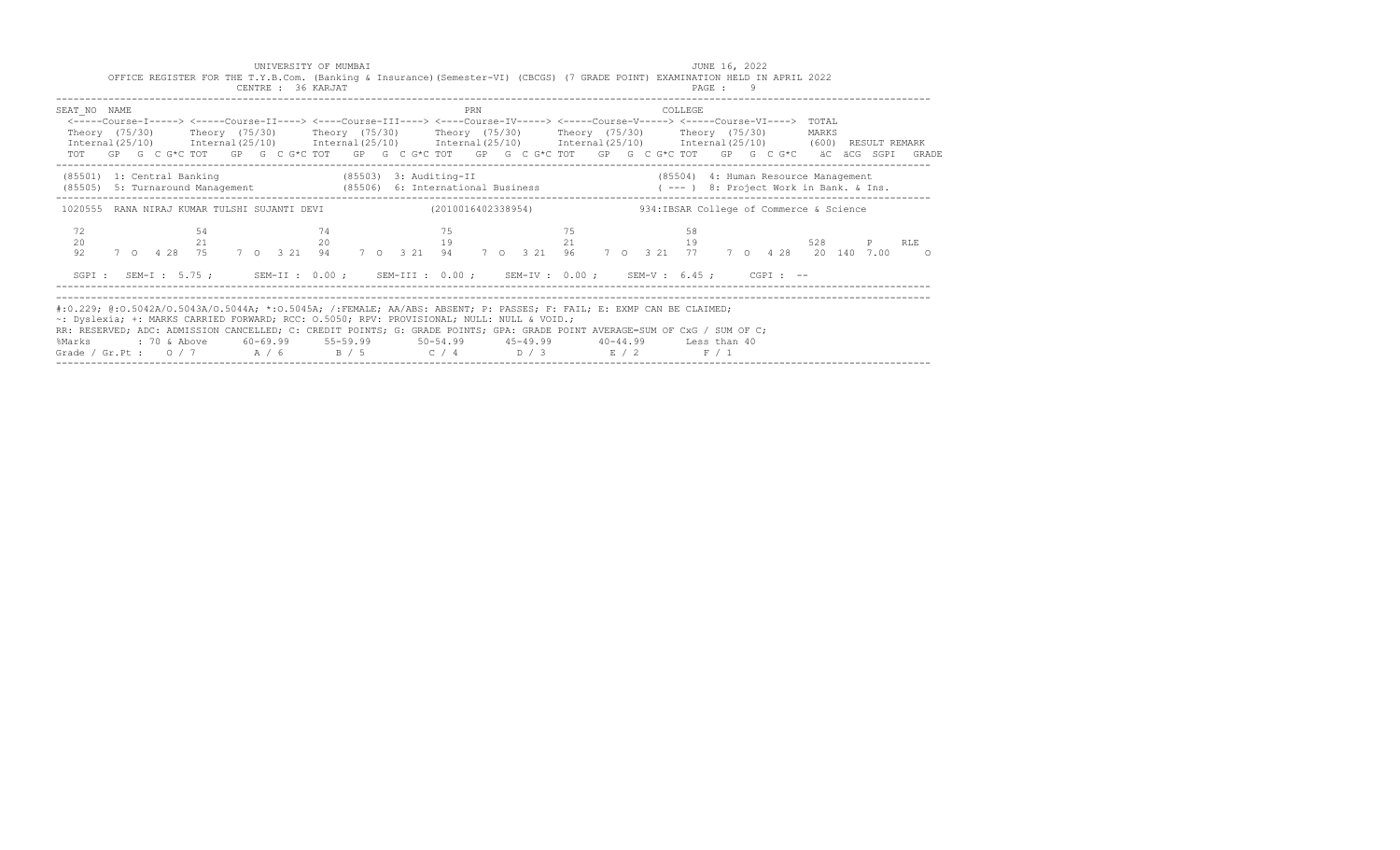|                                                                                                                                                                                                                                                                                                                                                                                                                                                                                               | OFFICE REGISTER FOR THE T.Y.B.Com. (Banking & Insurance) (Semester-VI) (CBCGS) (7 GRADE POINT) EXAMINATION HELD IN APRIL 2022                                                                                                                                                                                                                                                                                                                                                 | CENTRE : 10 ULHASNAGAR |          |    |                |    |  | PAGE : 10                        |       |           |  |
|-----------------------------------------------------------------------------------------------------------------------------------------------------------------------------------------------------------------------------------------------------------------------------------------------------------------------------------------------------------------------------------------------------------------------------------------------------------------------------------------------|-------------------------------------------------------------------------------------------------------------------------------------------------------------------------------------------------------------------------------------------------------------------------------------------------------------------------------------------------------------------------------------------------------------------------------------------------------------------------------|------------------------|----------|----|----------------|----|--|----------------------------------|-------|-----------|--|
| SEAT NO NAME                                                                                                                                                                                                                                                                                                                                                                                                                                                                                  | <----Course-I-----> <----Course-II----> <----Course-III----> <----Course-IV-----> <----Course-V-----> <----Course-VI----> TOTAL<br>Theory (75/30)  Theory (75/30)  Theory (75/30)  Theory (75/30)  Theory (75/30)  Theory (75/30)<br>Internal (25/10) Internal (25/10) Internal (25/10) Internal (25/10) Internal (25/10) Internal (25/10) (600) RESULT REMARK<br>TOT GP G C G*C TOT GP G C G*C TOT GP G C G*C TOT GP G C G*C TOT GP G C G*C TOT GP G C G*C äC äCG SGPI GRADE |                        |          |    | PRN            |    |  | COLLEGE                          | MARKS |           |  |
|                                                                                                                                                                                                                                                                                                                                                                                                                                                                                               | (85501) 1: Central Banking (85502) 2: Sec. Analysis & Port. Mgmt. (85503) 3: Auditing-II<br>(85504) 4: Human Resource Management (85505) 5: Turnaround Management ( --- ) 8: Project Work in Bank. & Ins.                                                                                                                                                                                                                                                                     |                        |          |    |                |    |  |                                  |       |           |  |
|                                                                                                                                                                                                                                                                                                                                                                                                                                                                                               | 1020678 /KHAN SHAFIYA KHATOON TAIYAB ALI SHAHINA KHATOON (2014016400457504)                                                                                                                                                                                                                                                                                                                                                                                                   |                        |          |    |                |    |  | 26: Priti Academy Degree College |       |           |  |
| 66<br>20<br>86                                                                                                                                                                                                                                                                                                                                                                                                                                                                                | 63<br>21<br>7 0  4  28  84  7  0  3  21  86  7  0  3  21  84  7  0  3  21  84  7  0  3  21  82  7  0  4  28  20  140  7.00  0                                                                                                                                                                                                                                                                                                                                                 |                        | 65<br>21 | 64 | $20$ $20$ $20$ | 64 |  | 62                               |       | 506 P RLE |  |
|                                                                                                                                                                                                                                                                                                                                                                                                                                                                                               | SGPI: SEM-I: 2.50; SEM-II: 3.00; SEM-III: 0.00; SEM-IV: 0.00; SEM-V: 6.65; CGPI: --                                                                                                                                                                                                                                                                                                                                                                                           |                        |          |    |                |    |  |                                  |       |           |  |
| #:0.229; @:0.5042A/O.5043A/O.5044A; *:0.5045A; /:FEMALE; AA/ABS: ABSENT; P: PASSES; F: FAIL; E: EXMP CAN BE CLAIMED;<br>~: Dyslexia; +: MARKS CARRIED FORWARD; RCC: 0.5050; RPV: PROVISIONAL; NULL: NULL & VOID.;<br>RR: RESERVED; ADC: ADMISSION CANCELLED; C: CREDIT POINTS; G: GRADE POINTS; GPA: GRADE POINT AVERAGE=SUM OF CxG / SUM OF C;<br>%Marks : 70 & Above 60-69.99 55-59.99 50-54.99 45-49.99 40-44.99 Less than 40<br>Grade / Gr.Pt : $0/7$ $A/6$ $B/5$ $C/4$ $D/3$ $E/2$ $F/1$ |                                                                                                                                                                                                                                                                                                                                                                                                                                                                               |                        |          |    |                |    |  |                                  |       |           |  |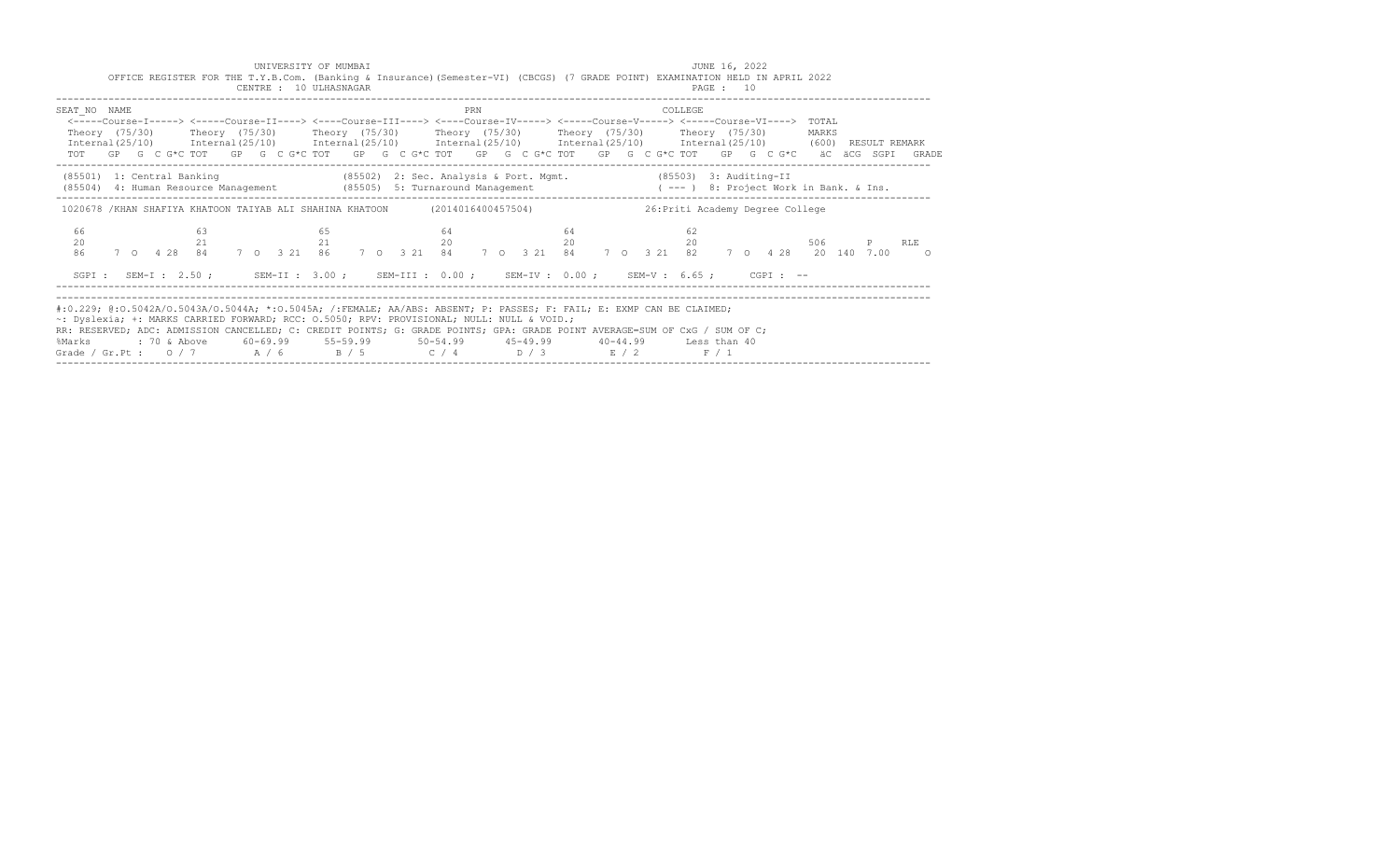|                                                                                                                                                                                                                                                                                                                                                                                                                                                                                              | UNIVERSITY OF MUMBAI<br>OFFICE REGISTER FOR THE T.Y.B.Com. (Banking & Insurance) (Semester-VI) (CBCGS) (7 GRADE POINT) EXAMINATION HELD IN APRIL 2022<br>CENTRE : 5 THANE |  |  |  |       |  |  |  |       |  |  |  |                                                                                       |     |       |  |  |  |         |  | JUNE 16, 2022<br>PAGE : 11 |  |       |  |                                                                                                             |
|----------------------------------------------------------------------------------------------------------------------------------------------------------------------------------------------------------------------------------------------------------------------------------------------------------------------------------------------------------------------------------------------------------------------------------------------------------------------------------------------|---------------------------------------------------------------------------------------------------------------------------------------------------------------------------|--|--|--|-------|--|--|--|-------|--|--|--|---------------------------------------------------------------------------------------|-----|-------|--|--|--|---------|--|----------------------------|--|-------|--|-------------------------------------------------------------------------------------------------------------|
| SEAT NO NAME<br><-----Course-I-----> <-----Course-II----> <----Course-III----> <----Course-IV-----> <----Course-V-----> <----Course-VI----> TOTAL<br>Theory (75/30)  Theory (75/30)  Theory (75/30)  Theory (75/30)  Theory (75/30)  Theory (75/30)<br>Internal(25/10) Internal(25/10) Internal(25/10) Internal(25/10) Internal(25/10) Internal(25/10) (600) RESULT REMARK                                                                                                                   |                                                                                                                                                                           |  |  |  |       |  |  |  |       |  |  |  |                                                                                       | PRN |       |  |  |  | COLLEGE |  |                            |  | MARKS |  | TOT GP G C G*C TOT GP G C G*C TOT GP G C G*C TOT GP G C G*C TOT GP G C G*C TOT GP G C G*C äC äCG SGPI GRADE |
| (85501) 1: Central Banking (85502) 2: Sec. Analysis & Port. Mgmt. (85504) 4: Human Resource Management<br>(85505) 5: Turnaround Management (85506) 6: International Business (---) 8: Project Work in Bank. & Ins.                                                                                                                                                                                                                                                                           |                                                                                                                                                                           |  |  |  |       |  |  |  |       |  |  |  |                                                                                       |     |       |  |  |  |         |  |                            |  |       |  |                                                                                                             |
| 1021235 /DIGHE CHHAYA SAVALERAM VIMAL (2015016400563012) 288: The Kelkar Education Trust's Vinayak Gan<br>$52+$                                                                                                                                                                                                                                                                                                                                                                              |                                                                                                                                                                           |  |  |  | $53+$ |  |  |  | $47+$ |  |  |  | $51+$                                                                                 |     | $52+$ |  |  |  | $60+$   |  |                            |  |       |  |                                                                                                             |
|                                                                                                                                                                                                                                                                                                                                                                                                                                                                                              |                                                                                                                                                                           |  |  |  |       |  |  |  |       |  |  |  | SGPI: SEM-I: 3.00; SEM-II: 3.50; SEM-III: 2.86; SEM-IV: 3.14; SEM-V: 4.45; CGPI: 3.86 |     |       |  |  |  |         |  |                            |  |       |  | A                                                                                                           |
| #:0.229; @:0.5042A/O.5043A/O.5044A; *:0.5045A; /:FEMALE; AA/ABS: ABSENT; P: PASSES; F: FAIL; E: EXMP CAN BE CLAIMED;<br>~: Dyslexia; +: MARKS CARRIED FORWARD; RCC: 0.5050; RPV: PROVISIONAL; NULL: NULL & VOID.;<br>RR: RESERVED; ADC: ADMISSION CANCELLED; C: CREDIT POINTS; G: GRADE POINTS; GPA: GRADE POINT AVERAGE=SUM OF CxG / SUM OF C;<br>%Marks : 70 & Above 60-69.99 55-59.99 50-54.99 45-49.99 40-44.99 Less than 40<br>Grade / Gr.Pt: $0/7$ $A/6$ $B/5$ $C/4$ $D/3$ $E/2$ $F/1$ |                                                                                                                                                                           |  |  |  |       |  |  |  |       |  |  |  |                                                                                       |     |       |  |  |  |         |  |                            |  |       |  |                                                                                                             |